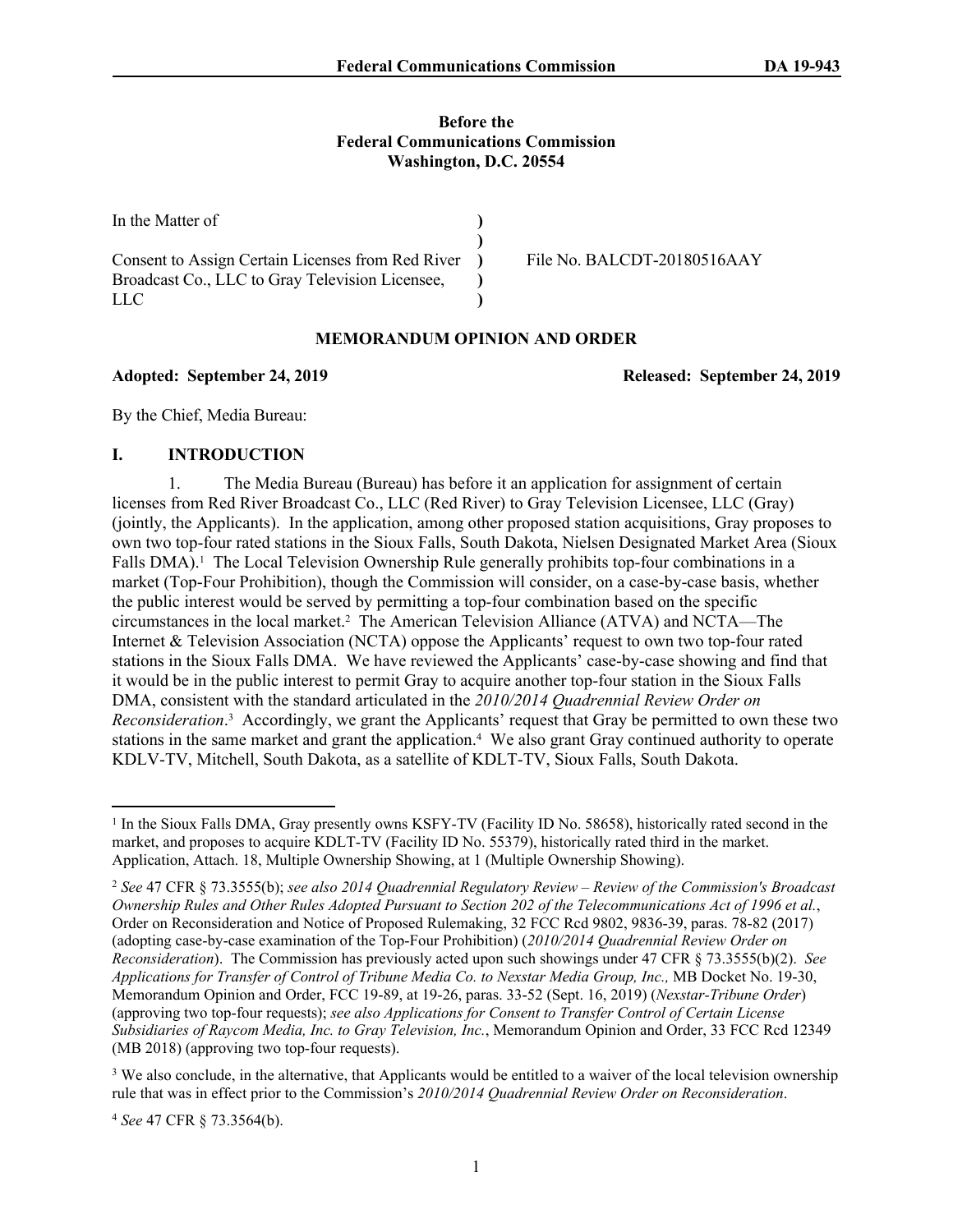### **II. BACKGROUND**

### **A. Transaction**

2. Pursuant to an Agreement and Plan of Merger dated May 1, 2018, Gray seeks to acquire KDLT-TV, Sioux Falls, South Dakota, satellite station KDLV-TV, Mitchell, South Dakota, and related low-power stations in the Sioux Falls DMA from Red River.<sup>5</sup> Gray proposes to acquire these stations for \$32.5 million.<sup>6</sup> Gray, the licensee of KSFY-TV, Sioux Falls, South Dakota, would own two top-four stations in the Sioux Falls DMA if the proposed assignment were granted.

3. The Local Television Ownership Rule allows an entity to own two television stations licensed in the same DMA if: (1) the digital noise limited service contours of the stations (as determined by Section 73.622(e) of the Commission's rules) do not overlap; or (2) at the time the application to acquire or construct the station(s) is filed, at least one of the stations is not ranked among the top-four stations in the DMA, based on the most recent all-day (9 a.m.-midnight) audience share, as measured by Nielsen Media Research or by any comparable professional, accepted audience ratings service.<sup>7</sup> With respect to the latter provision—the Top-Four Prohibition—an applicant may request that the Commission examine the facts and circumstances in a market regarding a particular transaction and, based on the showing made by the applicant, make a finding that permitting an entity to directly or indirectly own, operate, or control two top-four television stations licensed in the same DMA would serve the public interest, convenience, and necessity.<sup>8</sup> The Commission evaluates showings that the Top-Four Prohibition should not apply based on specific circumstances in a local market or with respect to a specific transaction on a case-by-case basis.<sup>9</sup>

4. The Applicants, in their case-by-case showing, assert that the Sioux Falls DMA is dominated by the number one rated station—KELO-TV—in terms of audience share, local advertising revenue, and various local news metrics.10 The Applicants also claim to face significant competition from cable network programming.11 In addition, the Applicants note that Sioux Falls is the second largest DMA in terms of geographic size, but is sparsely populated, which, according to the Applicants, "creates special challenges and additional costs" for stations serving the market.12 The Applicants claim that the combination of KDLT-TV and KSFY-TV is necessary for the stations to compete effectively against "the dominance of KELO-TV" and to achieve the economies of scale necessary to serve the disparate population centers in the market.13 The Applicants also state that the proposed combination would generate various public interest benefits, such as improved local news offerings and increased over-the-air coverage of local network affiliates via multicast.<sup>14</sup>

8 *Id.* § 73.3555(b)(2).

9 *Id.*

 $11$  *Id.* at 6.

<sup>12</sup> *Id.* at 6-7 (noting that Sioux Falls is the  $110<sup>th</sup>$  ranked Nielsen DMA).

<sup>13</sup> *Id.* at 2, 7-8.

<sup>14</sup> *Id.* at 8-9 (stating Gray's plans to add ABC network-affiliated programming to KDLT-TV's satellite station and NBC network-affiliated programming to KSFY-TV's satellite station, thereby increasing over-the-air coverage by 80,000 households).

<sup>&</sup>lt;sup>5</sup> The complete station list is provided in the Appendix.

<sup>6</sup> Application, Attach. 13, Asset Purchase Agreement, at 13 (APA).

<sup>7</sup> 47 CFR § 73.3555(b)(1).

<sup>&</sup>lt;sup>10</sup> Multiple Ownership Showing at 2-6. The Applicants also provide an economic analysis prepared by BIA Advisory Services that provides data and analysis of advertising revenue in the Sioux Falls DMA. *Id.* at Exh. D.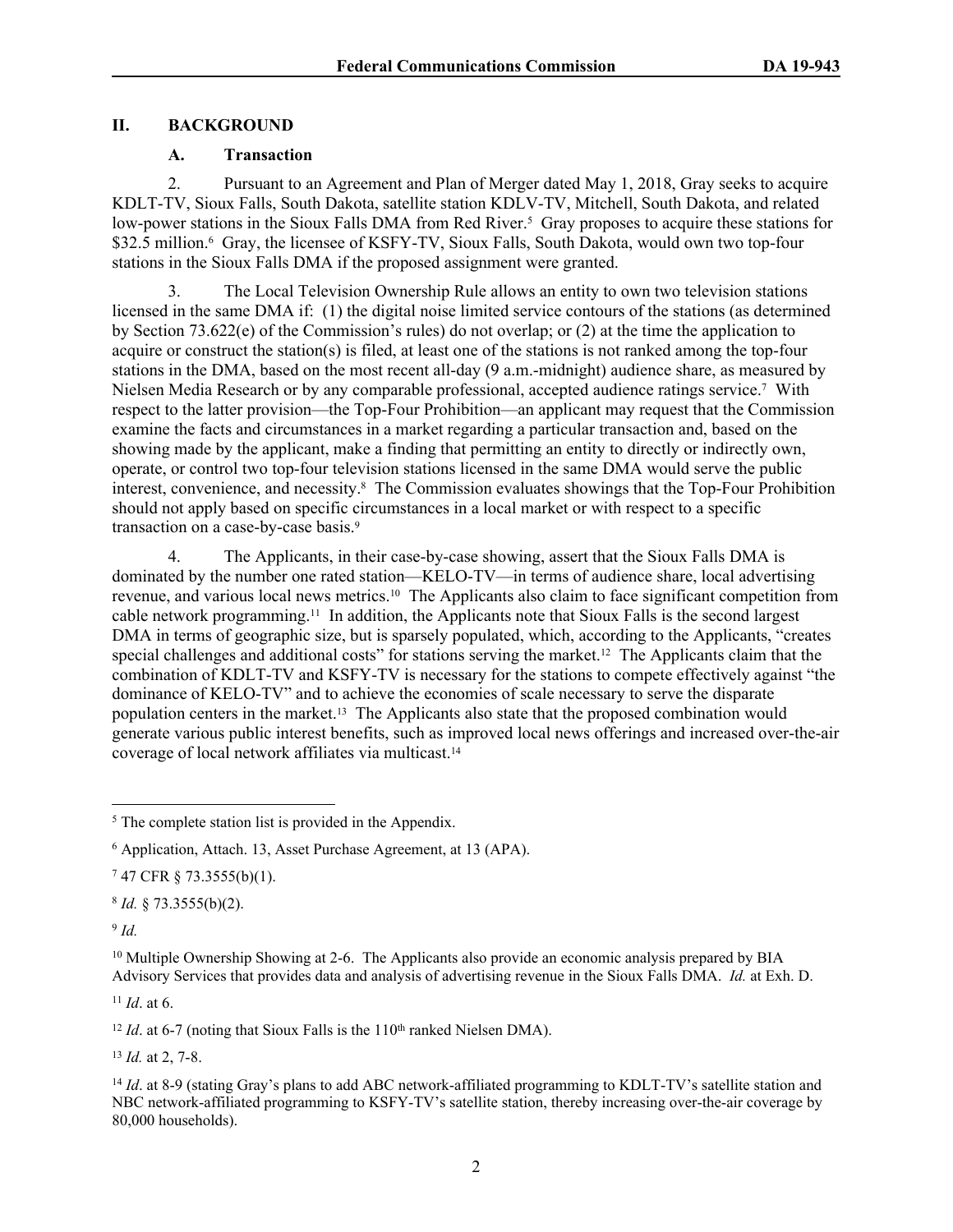## **B. Pleadings**

5. Although no petitions to deny were filed in response to this transaction, the Commission received two comments—which we treat as informal objections—filed by ATVA and NCTA that express general concern about the proposed top-four combination, with specific emphasis on the impact the merger would have on the retransmission consent market in the Sioux Falls DMA. Both commenters assert that the Applicants have failed to demonstrate that the alleged benefits of the transaction outweigh the harms.<sup>15</sup>

6. In July 2018, December 2018, and April 2019, the Applicants supplemented their initial public interest showing.16 In these filings, Gray committed to various programming investments within 18 months after closing of the transaction, and the Applicants provided additional data and arguments in an effort to demonstrate that the circumstances in this case are "unique" and thus warrant relief from the Top-Four Prohibition.17 For example, the Applicants assert that the Sioux Falls DMA is geographically large and thinly populated, making it relatively costly to serve; the top rated station in the market— KELO-TV—receives a majority of the advertising revenue and local news viewers; and absent relief, KDLT-TV could be forced to reduce or eliminate its local news.<sup>18</sup>

### **C. Standard of Review**

7. Section 310(d) of the Act provides that no station license shall be transferred or assigned unless the Commission, on application, determines that the public interest, convenience, and necessity will be served thereby. In making this assessment, the Commission must first determine whether the proposed transaction would comply with the specific provisions of the Act,19 other applicable statutes, and the Commission's rules.20 If the transaction would not violate a statute or rule, the Commission next considers whether it could result in public interest harms by substantially frustrating or impairing the objectives or implementation of the Act or related statutes.21 If the Commission is unable to find that the proposed transaction serves the public interest, or if the record presents a substantial and material question of fact as to whether the transaction serves the public interest, section  $309(e)$  of the Act requires that the applications be designated for hearing.<sup>22</sup>

8. The Commission applies a two-part test when evaluating an informal objection under the public interest standard. First, the Commission must determine whether the informal objection contains specific allegations of fact sufficient to show that granting the application would be *prima facie*

<sup>17</sup> Letter from Henry H. Wendel, Counsel for Gray Television, LLC, to Marlene H. Dortch, Secretary, FCC, File No. BALCDT-20180516AAY, Attach. (filed Dec. 31, 2018) (December 2018 Amendment).

<sup>18</sup> *Id.* at 1-4.

<sup>19</sup> Section 310(d) requires that the Commission consider an application as if the proposed assignee/transferee were applying for the license directly. 47 U.S.C. § 310(d); *see also SBC Communications Inc. and AT&T Corp. Applications for Approval of Transfer of Control*, Memorandum Opinion and Order, 20 FCC Rcd 18290, 18300, para. 16 (2005) (*SBC-AT&T Order*).

<sup>20</sup> *See, e.g.*, *SBC-AT&T Order*, 20 FCC Rcd at 18300, para. 16.

<sup>21</sup> *Id.*

<sup>22</sup> 47 U.S.C. § 309(e); *see also General Motors Corporation and Hughes Electronics Corporation, Transferors, and the News Corporation Limited, Transferee*, 19 FCC Rcd 473, 483, para. 15 n.49 (2004); *Application of EchoStar Communications Corporation, General Motors Corporation, and Hughes Electronics Corporation and EchoStar Communications Corporation*, Hearing Designation Order, 17 FCC Rcd 20559, 20574, para. 211 (2002).

<sup>15</sup> NCTA Comments at 1; ATVA Comments at 1. Gray filed a pleading styled "Reply to Comments" on July 24, 2018 (Gray Reply).

<sup>&</sup>lt;sup>16</sup> In addition, in June and July 2019, the Applicants amended the application to include letters of support or interest from various politicians and officials representing South Dakota.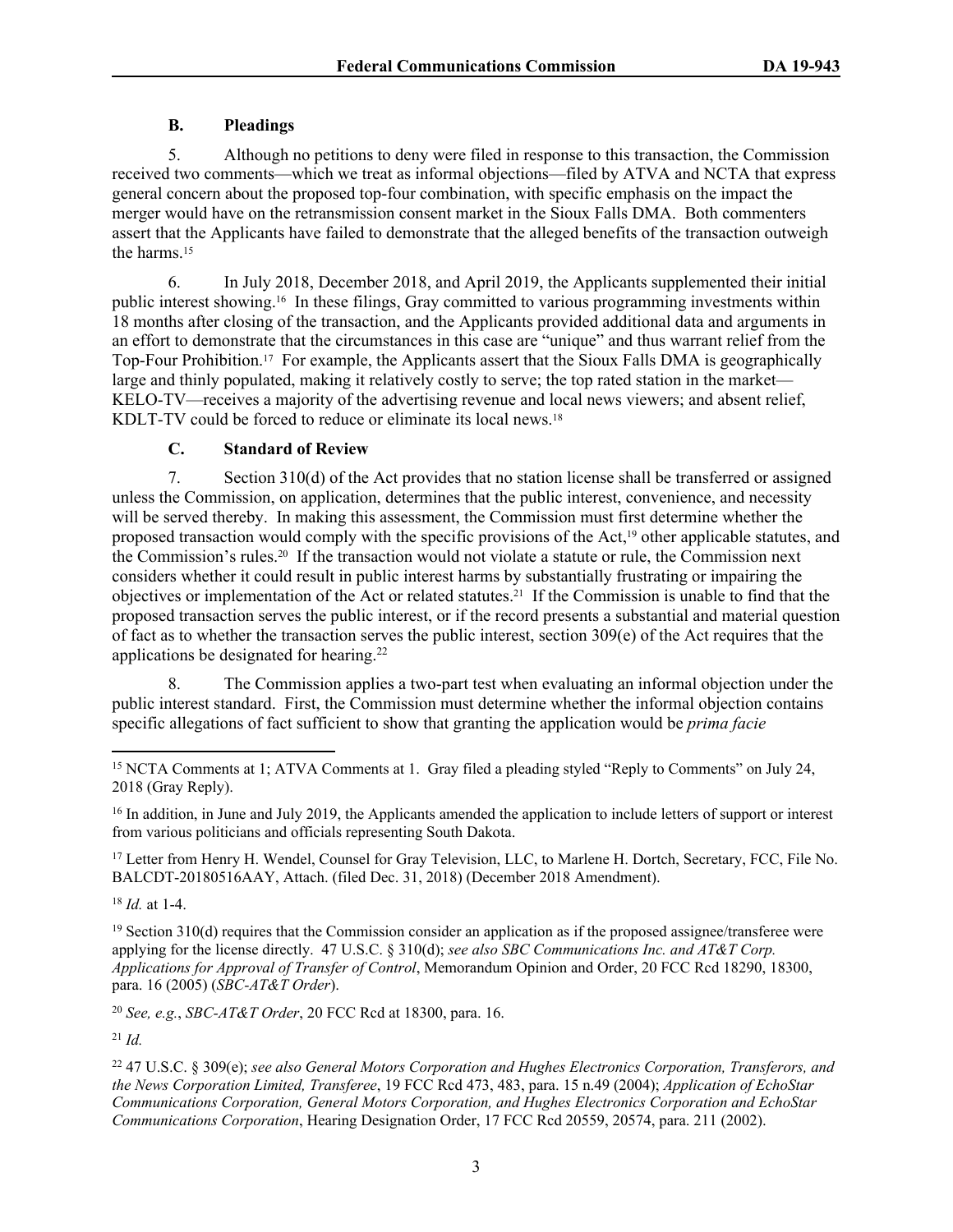inconsistent with the public interest.<sup>23</sup> The first step "is much like that performed by a trial judge considering a motion for directed verdict: if all the supporting facts alleged in the [petition] were true, could a reasonable fact finder conclude that the ultimate fact in dispute had been established."24 Second, the Commission must then determine whether, "on the basis of the application, the pleadings filed, or other matters which [the Commission] may officially notice," a substantial and material question of fact has been raised as to whether grant of the application would serve the public interest.<sup>25</sup> The United States Court of Appeals for the District of Columbia Circuit has made clear that the two steps of the statutory inquiry "are typically made concurrently."26 That is, the Commission ordinarily does not consider separately whether a petition makes out a *prima facie* case for denial of the application because "a negative resolution of the second question alone [whether the record presents a substantial and material question of fact that warrants further inquiry in a hearing] makes the first question moot."27 For the reasons discussed below, we find that ATVA and NCTA have failed to raise a substantial and material question of fact as to why grant of the application would not serve the public interest.<sup>28</sup>

#### **III. DISCUSSION**

9. We reject ATVA's and NCTA's challenges to Gray's request to own two top-four rated stations in the Sioux Falls DMA. As stated above, the Commission's Local Television Ownership Rule provides that an entity may own up to two television stations in the same DMA if, at the time the application to acquire a second station is filed, at least one of the two stations is not rated among the top four stations in the DMA.29 Upon request, however, we consider showings that application of the Top-Four Prohibition is not in the public interest due to specific circumstances in a local market or with respect to a specific transaction on a case-by-case basis.30 Under this flexible, hybrid approach, the Commission requires an applicant seeking approval to create a top-four combination to demonstrate that "the benefits of the proposed transaction would outweigh the harms."31 In establishing this framework, the Commission outlined several categories of information it would consider, including "market characteristics" and "circumstances impacting the market, particularly any disparities primarily impacting small and mid-sized markets."<sup>32</sup> Based on information provided by the Applicants in support of their request for case-by-case consideration, including information demonstrating the unique market characteristics, we conclude that the potential public interest benefits of the proposed combination outweigh the potential harms, and therefore application of the Top-Four Prohibition is not warranted in this instance.

<sup>29</sup> 47 CFR § 73.3555(b)(1)(ii).

<sup>30</sup> *Id.* § 73.3555(b)(2).

<sup>32</sup> *Id.*

<sup>23</sup> 47 U.S.C. § 309(d)(1); *Astroline Commc'ns Co., Ltd. Partnership v. FCC*, 857 F.2d 1556, 1561 (D.C. Cir. 1988) (*Astroline*).

<sup>24</sup> *Gencom, Inc. v. FCC*, 832 F.2d 171, 181 (D.C. Cir. 1987).

<sup>25</sup> *Astroline*, 857 F.2d at 1561; 47 U.S.C. § 309(e).

<sup>26</sup> *Mobile Commc'ns Corp. of Am. v FCC*, 77 F.3d 1399, 1410 (D.C. Cir. 1996) (*quoting Citizens for Jazz on WRVR v. FCC*, 775 F.2d 392, 394 (D.C. Cir. 1985) (*Citizens for Jazz*)).

<sup>27</sup> *Id.* (quoting *Citizens for Jazz*, 775 F.2d at 394).

<sup>28</sup> *See, e.g.*, *Citadel Broadcasting Co.*, Memorandum Opinion and Order and Notice of Apparent Liability, 22 FCC Rcd 7083, 7101-02 (2007) (denying informal objection that failed to raise a substantial and material question of fact).

<sup>31</sup> *2010/2014 Quadrennial Review Order on Reconsideration*, 32 FCC Rcd at 9838-39, para. 82.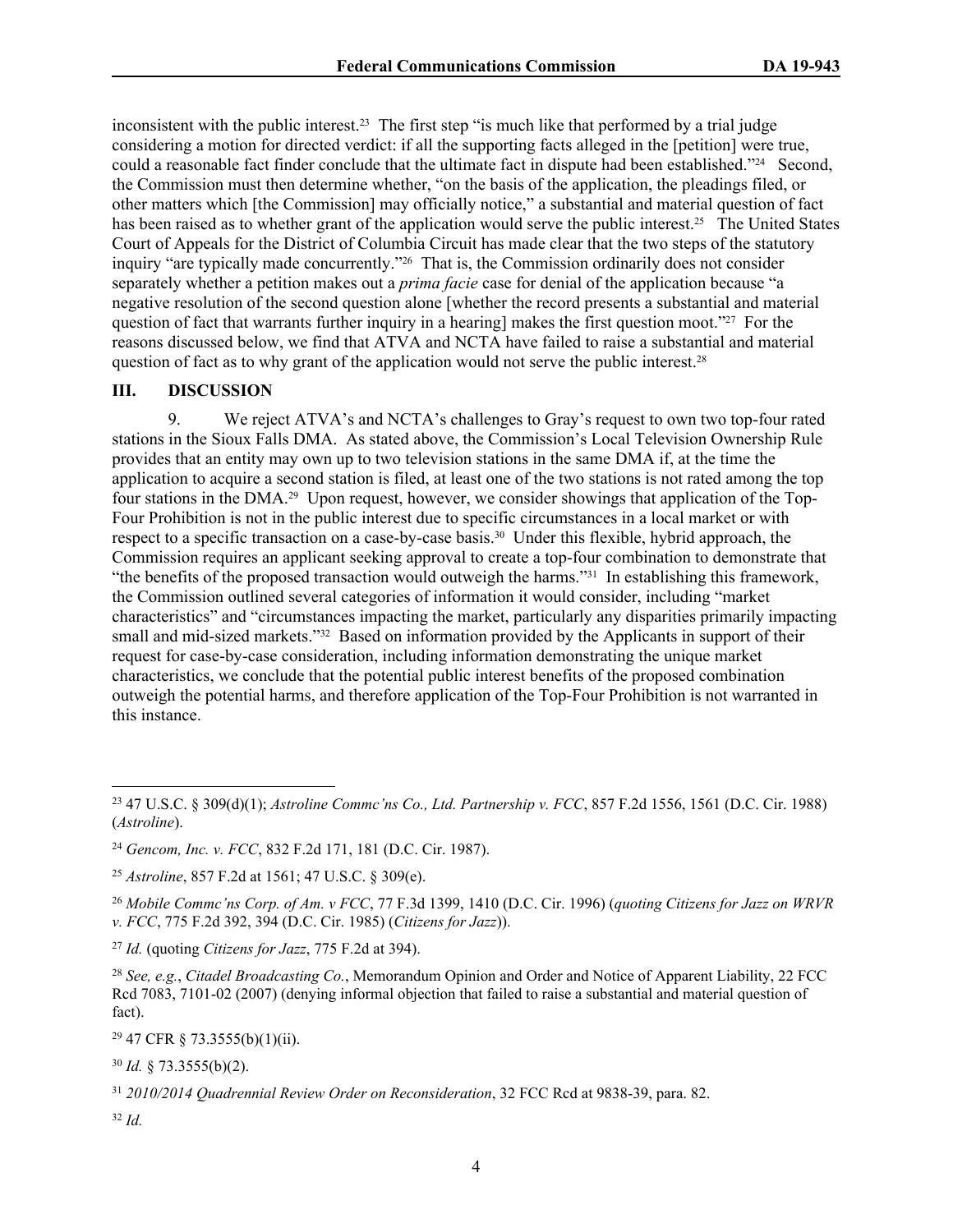# **A. Potential Public Interest Benefits**

10. The record demonstrates that permitting Gray to acquire KDLT-TV is likely to produce definite, verifiable, and transaction-specific public interest benefits. If the transaction is approved, Gray commits to take a number of steps to improve the service KSFY-TV and KDLT-TV offer to those living in the Sioux Falls market. First, it will add at least 28 hours per week of local news programming across KDLT-TV and KSFY-TV.<sup>33</sup> This is more local news programming than either station currently airs in an average week.34 Second, Gray will open a news bureau in Pierre, the capital of South Dakota, to provide better coverage of state government.<sup>35</sup> Third, Gray will install a state-of-the-art weather radar that will enable it to provide more accurate information about severe weather in the Sioux Falls market.<sup>36</sup> Fourth, Gray states that it will add a multicast channel to one of its satellite stations, KPRY-TV, to expand overthe-air distribution of NBC programming.<sup>37</sup>

11. In light of these commitments, we conclude that this transaction will produce significant public interest benefits. While ATVA complains that the benefits claimed by Gray are vague, unverifiable, and not transaction-specific, Gray's subsequent filings in this proceeding adequately address these concerns. The commitments made by Gray and listed above are specific and verifiable. Moreover, Gray's December 31 filing adequately explains why these public interest benefits are not likely to occur in the absence of this transaction.<sup>38</sup>

# **B. Potential Public Interest Harms**

12. As noted above, in evaluating a proposed top-four combination under case-by-case review, we consider information provided by the Applicants to establish that application of the Top-Four Prohibition is not in the public interest, such as ratings share data, revenue share data, market characteristics including population and the number and types of broadcast television stations serving the market, the likely effects on programming meeting the needs and interests of the community, and any other circumstances impacting the market, particularly any disparities primarily impacting small and midsized markets.<sup>39</sup> In this case, after consideration of information submitted by the Applicants, we find that the unique characteristics of the market and the stations at issue support relief from the Top-Four Prohibition. Moreover, we do not believe that the record sufficiently demonstrates that potential public interest harms to competition raised by commenters outweigh the significant benefits that Gray commits to implementing as a result of this transaction.

13. We make several observations about the unique structure of the Sioux Falls local television market that we find relevant to our assessment of the impact of the transaction on competition. To begin with, KELO-TV holds a very strong and steady number one position in the market.<sup>40</sup> It receives the majority of broadcast advertising revenue in the Sioux Falls market and has the substantial majority of

<sup>34</sup> *Id.* at 4.

<sup>36</sup> *Id*.

<sup>37</sup> *Id*. at 8.

<sup>&</sup>lt;sup>33</sup> December 2018 Amendment at 4; Exh. 3 (detailing the amount of local news Gray intends to add and where, specifically, in the programming schedule of each station Gray will add it).

<sup>&</sup>lt;sup>35</sup> *Id.* at 6 (stating that the newly created bureau will "cover important stories regarding South Dakota's government and its political leaders").

<sup>&</sup>lt;sup>38</sup> *Id.* at 3-4 (noting that, despite heavy investment over the years, KDLT-TV has struggled to increase its share of local news viewers).

<sup>39</sup> *2010/2014 Quadrennial Review Order on Reconsideration*, 32 FCC Rcd at 9838-39, para. 82.

<sup>40</sup> Multiple Ownership Showing at 2-3; December 2018 Amendment at 9.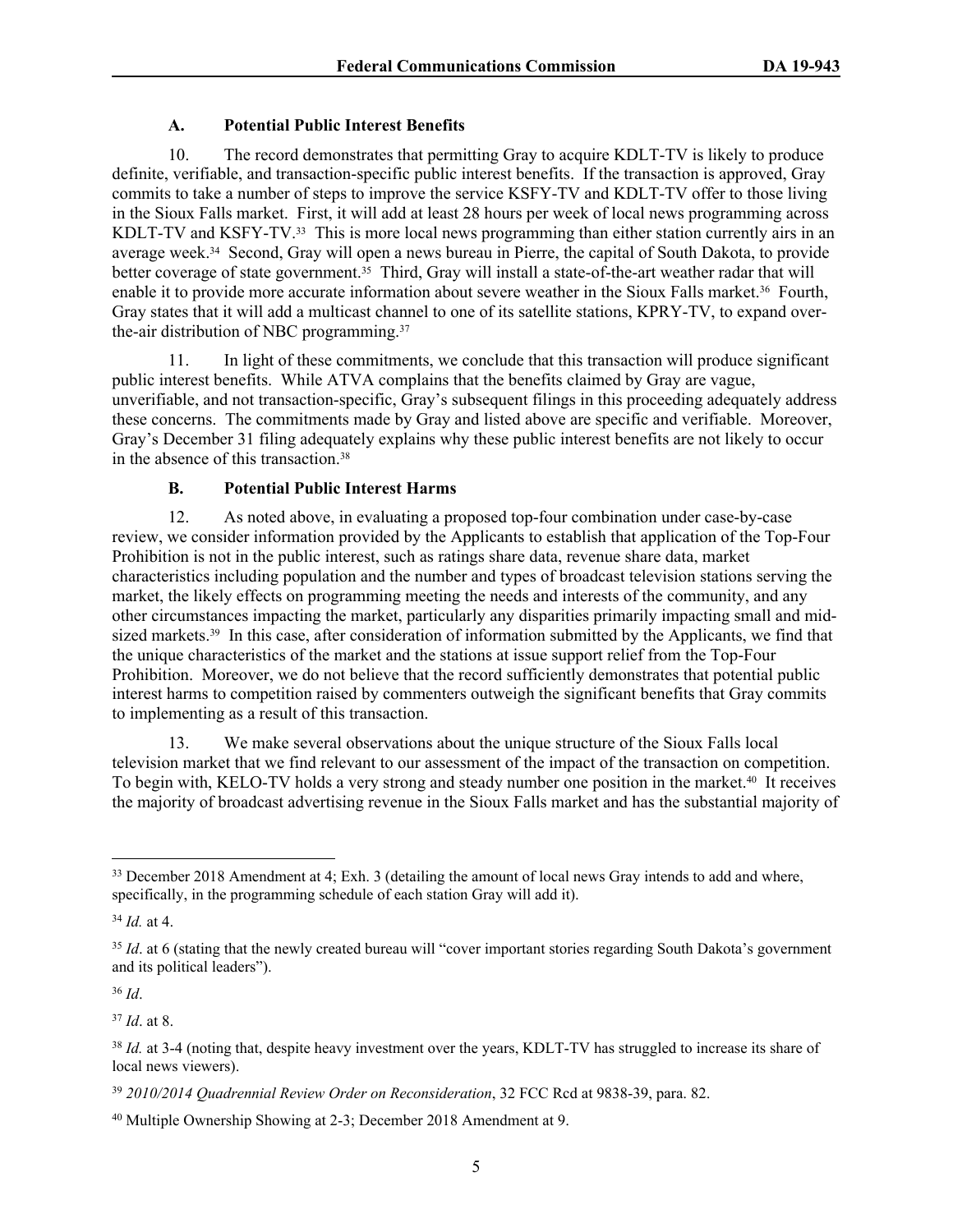local news viewers.<sup>41</sup> As such, according to the Applicants, KELO-TV garners more advertising revenue than KSFY-TV and KDLT-TV combined.42 Additionally, the Applicants note that Sioux Falls is the *only* television market in the United States smaller than DMA #100 that has four or more full-power stations where one of those stations earns a majority of advertising revenue and where the affiliates of ABC, CBS, NBC, and FOX are independently owned and operated.<sup>43</sup> Furthermore, the Sioux Falls market covers a large geographic area. According to the Applicants, it is the second largest market in the country from a geographic standpoint below DMA #100.<sup>44</sup>

14. As a market with a relatively small population and a large geographic area, Sioux Falls is costly for a broadcaster to serve. In addition to maintaining a full-power station, a broadcaster needs a satellite station and/or translators to serve the entire market. And given the market structure, one broadcast station, KELO-TV, has consistently earned a majority of advertising revenue, making it harder for the other stations in the market to effectively compete against it. The Applicants note that KDLT-TV is already struggling to maintain a profitable local news operation and that, without relief, "it is only a matter of time before KDLT-TV is forced to eliminate its local news."45 Thus, in the particular circumstances of this market, we are skeptical that requiring KSFY-TV and KDLT-TV to remain independently owned and operated is necessary to ensure competition in the Sioux Falls DMA. Rather, there is some evidence that permitting Gray to own both KSFY-TV and KDLT-TV would make these stations more likely to become stronger competitors to KELO-TV, thereby spurring improvement and innovation in the market as the Applicants commit to do, and that this will benefit viewers in the Sioux Falls market.<sup>46</sup>

15. In addition, we find no evidence in the record that this transaction will harm competition in the local advertising market. No advertisers have submitted comments opposing this transaction. Moreover, by replacing paid programming and nationally syndicated programming with local news, the transaction will increase the supply of local advertising spots in the Sioux Falls market, which is likely to have the impact of reducing local advertising rates. Specifically, by adding 28 hours of local news programming across KSFY-TV and KDLT-TV, the Applicants state that the supply of local advertising spots will increase by 285 on a weekly basis.<sup>47</sup>

16. Lastly, we are not persuaded by the arguments advanced by ATVA and NCTA regarding retransmission consent rates. ATVA and NCTA largely parrot generalized arguments they have made in prior rulemaking and adjudicative proceedings. And, as Gray points out, they fail to submit a meaningful economic study or analysis that is specific to the Sioux Falls market.<sup>48</sup> At most, NCTA purports to analyze what the HHI for retransmission consent fees would be for Sioux Falls before and after the transaction. But ATVA and NCTA have not demonstrated harm to consumers as a result of the

<sup>44</sup> *Id.* at 3.

<sup>46</sup> *See id.* at 6 (asserting that KELO-TV already has responded to Gray's plans to increase investment in the Sioux Falls DMA and likely will continue to do so following the transaction).

<sup>47</sup> *Id*. at 6-7.

48 Gray Reply at 4.

<sup>41</sup> Multiple Ownership Showing at 5.

<sup>42</sup> *Id.*

<sup>43</sup> December 2018 Amendment at 10.

<sup>45</sup> *Id.* at 3-4; Exh. 4 (submitting a statement from Kathy Lau, COO of Red River Broadcast Co, LLC attesting that, absent the transaction, "it is likely that the amount or quality of the news programming offered by KDLT will decline in the coming years").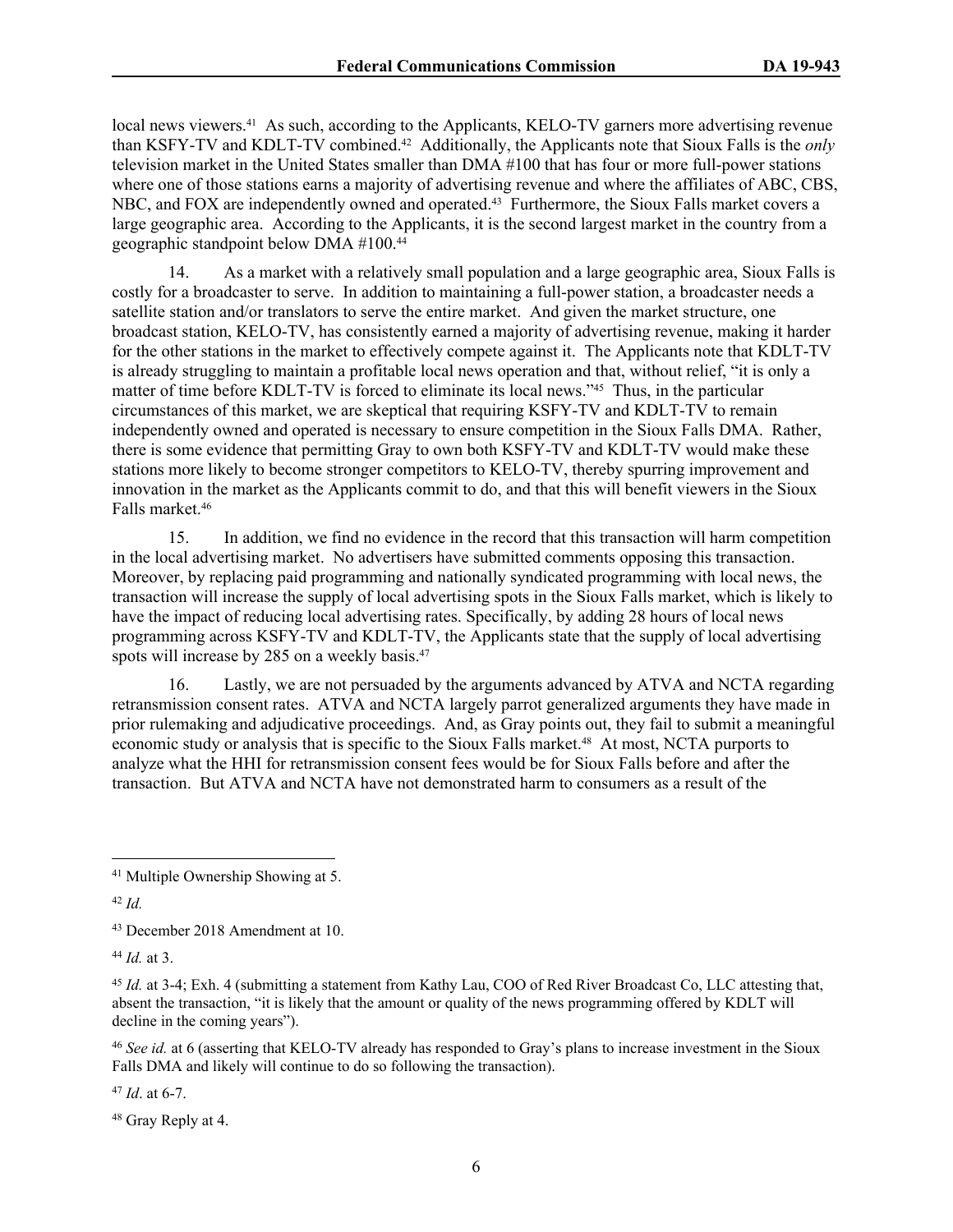transaction.49 Specifically, their analysis does not indicate whether, on balance, any increase in retransmission consent rates in Sioux Falls would reduce consumer welfare or rather just shift surplus between MVPDs and broadcast stations.<sup>50</sup> All in all, we conclude that the arguments made by ATVA and NCTA regarding the impact of the transaction on retransmission consent rates, and in turn, the impact of those rates on consumers, are speculative and unsubstantiated and therefore insufficient to outweigh the tangible public interest benefits outlined above.

**C. Waiver**

17. We note that since Applicants and informal objectors have developed the record in this proceeding, the U.S. Court of Appeals for the Third Circuit has issued an opinion vacating the *2010/2014 Quadrennial Review Order on Reconsideration*. <sup>51</sup> However, the mandate in that case has not yet issued, so the *2010/2014 Quadrennial Review Order on Reconsideration* remains in effect. Furthermore, the Commission intends to seek review of that decision.<sup>52</sup> Nevertheless, we conclude that even if the rules in effect prior to the *2010/2014 Quadrennial Review Order on Reconsideration* applied here, the unique circumstances in this case would justify a waiver of such rules.

18. Section 1.3 of the Commission's rules provides that the Commission may waive its substantive rules for good cause shown.<sup>53</sup> In upholding long ago the Commission's authority to impose generally applicable broadcast ownership rules, the Supreme Court relied on the Commission's commitment to consider "adequate reasons why the Rules should be waived."<sup>54</sup> Indeed, the Court has upheld the use of bright line rules as a regulatory tool "in part because . . . a provision for an exception or variance helped assure the parties of due process."<sup>55</sup> Thus, the Commission's "discretion to proceed in difficult areas through general rules is intimately linked to the existence of a safety valve procedure for consideration of an application for exemption based on special circumstances."<sup>56</sup>

19. For the following reasons, and those outlined above in identifying the public interest benefits and harms of the transaction, we conclude that a waiver even under the Commission's preexisting rules would be appropriate in the unique circumstances faced by Applicants in the Sioux Falls

<sup>51</sup> *Prometheus Radio Project v. FCC*, No. 17-1107 et al., slip op. (3rd Cir. Sept. 23, 2019). Among other things, the *2010/2014 Quadrennial Review Order on Reconsideration* revised the Local Television Ownership Rule to eliminate the Eight-Voices Test and modified the Top-Four Prohibition to better reflect the competitive conditions in local markets. *2010/2014 Quadrennial Review Order on Reconsideration*, 32 FCC Rcd at 9803, para. 2.

<sup>52</sup> *See* Press Release, Office of Chairman Pai, FCC, Chairman Pai Statement on the Third Circuit's Media Ownership Decision (Sept. 23, 2019).

<sup>53</sup> 47 CFR § 1.3 ("The provisions of this chapter may be suspended, revoked, amended, or waived for good cause shown, in whole or in part, at any time by the Commission, subject to the provisions of the Administrative Procedure Act and the provisions of this chapter. Any provision of the rules may be waived by the Commission on its own motion or on petition if good cause therefor is shown.").

<sup>54</sup> *United States v. Storer Broadcasting Co.,* 351 U.S. 192, 205 (1956).

<sup>55</sup> *Chemical Mfrs. Ass'n v. Natural Resources Defense Council, Inc.,* 470 U.S. 116, 132-33 & n.25 (1985) (rules may "fail to consider unique factors applicable to atypical plants during the categorical rulemaking process").

<sup>56</sup> *WAIT Radio v. FCC,* 418 F.2d 1153, 1157 (D.C. Cir. 1969); *accord, AT&T Wireless Services, Inc. v. FCC,* 270 F.3d 959 (D.C. Cir. 2001).

<sup>49</sup> *See Nexstar-Tribune Order*, at 16-17, para. 29 (concluding that an increase in retransmission consent rates, by itself, is not necessarily a public interest harm).

<sup>50</sup> *See, e.g.*, Application of EchoStar Communications Corporation, General Motors Corporation, and Hughes Electronics Corporation (Transferors) and EchoStar Communications Corporation (Transferee), MB Docket No. 01- 348, Hearing Designation Order, 17 FCC Rcd 20559, 20637, para. 211 (2002) (finding that "any savings in programming costs that result from a change in bargaining power represent a shift in surplus between programming providers and DBS operators, but not necessarily an increase in total surplus").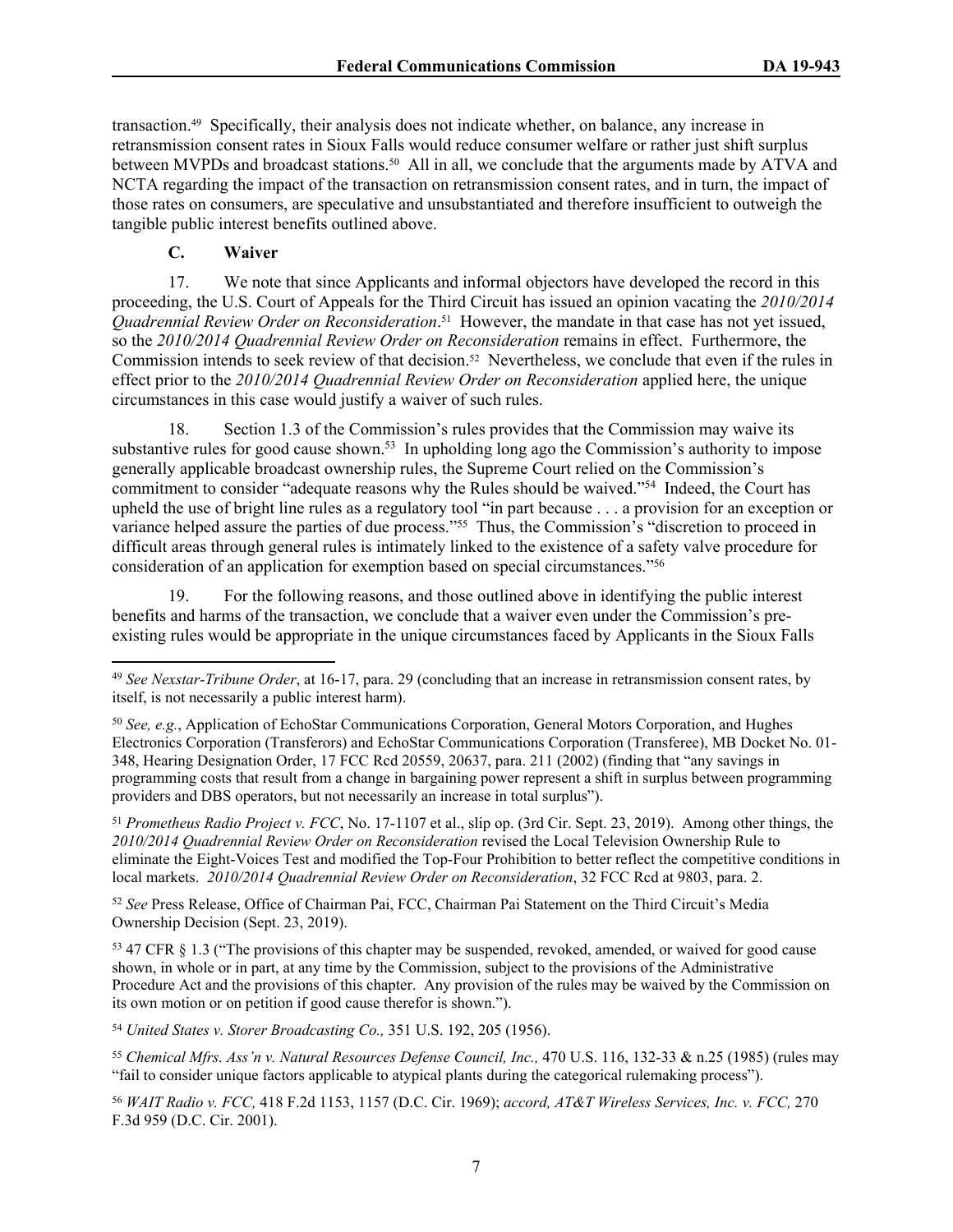DMA. We note in this regard that, prior to the *2010/2014 Quadrennial Review Order on Reconsideration*, the Commission generally permitted common ownership of two stations if at least one was not a top four and at least eight independently-owned television stations remained in the DMA after the combination.57 The rationale behind those restrictions was that "top-four combinations would generally result in a single firm obtaining a significantly larger market share than other firms in the market."<sup>58</sup> That concern is not present here.

20. As noted above, Applicants have demonstrated significant rating share disparity between KELO-TV and other competitors in the market—including the stations that are proposing common ownership through this transaction.59 Applicants have also submitted similar information regarding KELO-TV's shares of advertising revenue and local news, which in this case exceed those of all other stations combined.60 In addition, the Sioux Falls market is geographically expansive and sparsely populated—both factors that result in increased operating costs that could impose barriers to entry or effective competition with KELO-TV.61 Because audience share is lopsided in favor of the top-ranked station, the proposed combination would not result in a single firm obtaining a significantly larger market share than other firms in the market. To the contrary, the combination approved in this Order should enhance competition with KELO-TV. Also, while the Sioux Falls DMA––which has five full-power television stations now––would not include eight independent voices following this combination, given the market structure set forth above, we believe that the combination approved in this Order will enhance competition in the market.

21. Finally, as set forth in detail above, the programming improvements that the Applicants commit to provide are exactly the type of tangible public interest benefits that the Commission seeks to obtain with its ownership rules; indeed, the Applicants note that the transaction will likely avoid the loss of certain local news programming in the DMA.62 For all of these reasons, in these unique circumstances, we conclude that a waiver of the Commission's Top-Four Prohibition would be appropriate even under the Commission's pre-2017 rule—just as it is appropriate under the case-by-case approach adopted in the *2010/2014 Quadrennial Review Order on Reconsideration*.

### **IV. CONCLUSION**

22. For the reasons described above, we find that the potential public interest benefits of the proposed combination outweigh the potential harms, and thus application of the Top-Four Prohibition would not be in the public interest in this case. In doing so, we emphasize that our decision herein is based on the specific facts and the record compiled in this proceeding.

23. After reviewing the record, we conclude that grant of the Applications will comply with section 310(d) of the Act. We conclude that the applicants are fully qualified and that grant of the applications will serve the public interest, convenience, and necessity.

<sup>60</sup> *See id.* at 5.

<sup>57</sup> *See 2010/2014 Quadrennial Review*, Second Report and Order, 31 FCC Rcd 9864, 9870, para. 17 (2016) (*2010/2014 Quadrennial Review Second Report and Order*).

<sup>58</sup> *Id.*, 31 FCC Rcd at 9881, para. 44.

<sup>59</sup> *See* Exh. 18 at 2-3 (providing ratings data and noting "over the last three years, KELO-TV has been the top ranked station by a very wide margin in every single sweeps period," exceeding the combined share of Applicants' stations).

<sup>&</sup>lt;sup>61</sup> *See id.* at 6-7. The DMA is ranked 115 by size. It sprawls over 59 counties in portions of four states (South Dakota, Minnesota, Iowa, and Nebraska), and only has 231,540 television households. *Id.* at 6; December 2018 Amendment at 3.

<sup>62</sup> *See* December 2018 Amendment at 11, Exh. 4; *2010/2014 Quadrennial Review Report and Order*, 31 FCC Rcd at 9878, para. 38.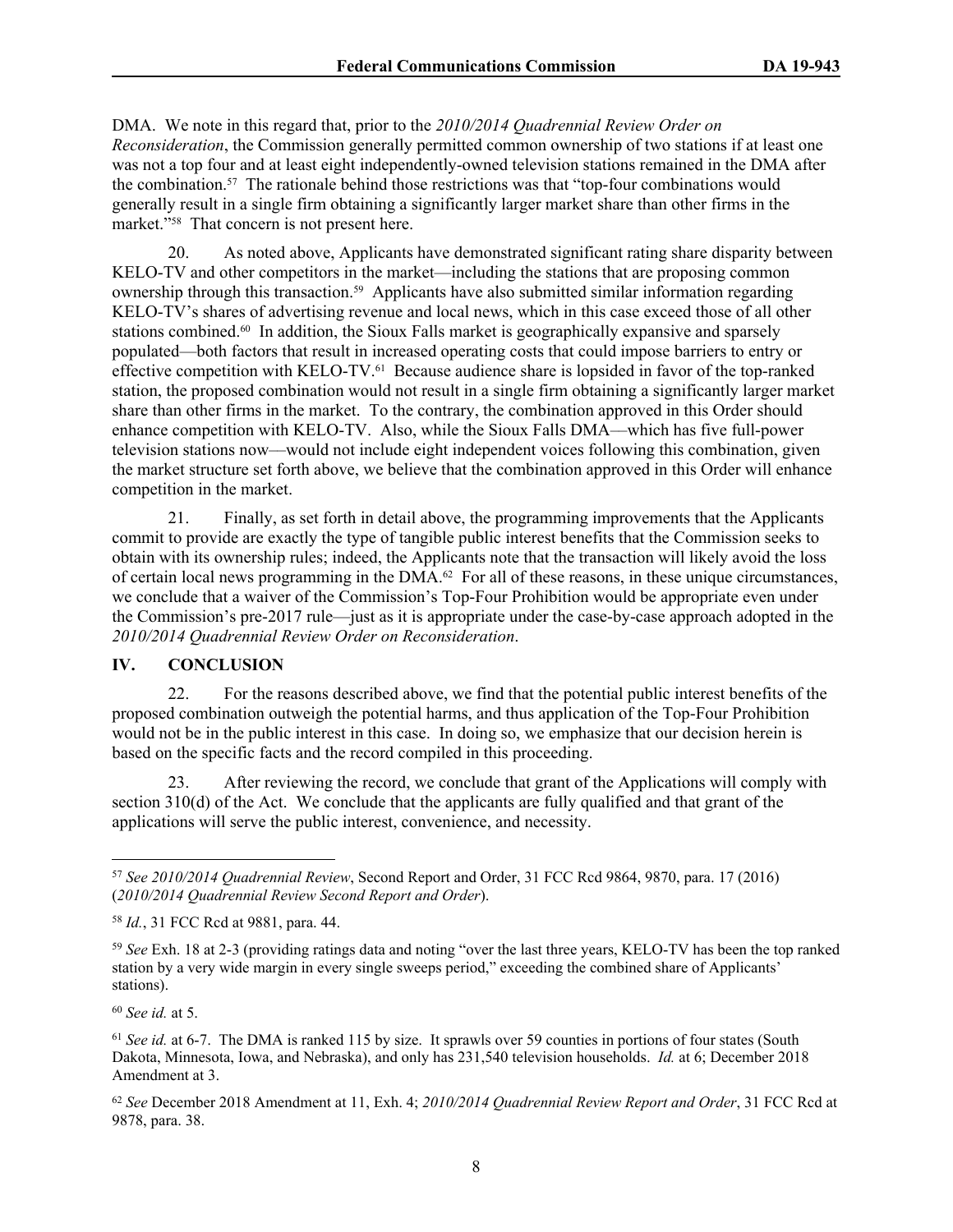24. *Request for Continuing Satellite Exceptions.* The Applicants have submitted a copy of their most recent authorization to operate station KDLV-TV as a satellite of KDLT-TV, pursuant to the Note 5 exception to the Local Television Ownership Rule. They have also certified that there has been no material change in the underlying circumstances supporting the current satellite designation. Consequently, we grant continued authority to operate KDLV-TV, Mitchell, South Dakota, as a satellite of KDLT-TV, Sioux Falls, South Dakota, pursuant to Note 5 of section 73.3555 of the Commission's rules, and the streamlined standards set forth in the *Satellite Streamlining Order*. 63

### **V. ORDERING CLAUSES**

25. **ACCORDINGLY, IT IS ORDERED** that the Comments filed by The American Television Alliance and NCTA—The Internet & Television Association, when treated as informal objections, **ARE DENIED**.

26. **IT IS FURTHER ORDERED** that the Applicants' request that Gray be permitted to own two top-four stations in the same market under section 73.3555(b)(2) of the Commission's rules, 47 CFR § 73.3555(b)(2), **IS GRANTED**.

27. **IT IS FURTHER ORDERED** that Applicants' request, pursuant to the satellite exception to the Local Television Ownership Rule set forth in Note 5 of Section 73.3555 of the Commission's rules, 47 CFC § 73.3555, Note 5, for continued authority to operate KDLV-TV, Mitchell, South Dakota, as a satellite of KDLT-TV, Sioux Falls, South Dakota, **IS GRANTED**.

28. **IT IS FURTHER ORDERED** that, pursuant to section 73.3564(b) of the Commission's rules, 47 CFR § 73.3564(b), the above-captioned assignment application (BALCDT-20180516AAY) **IS GRANTED**.

29. These actions are taken pursuant to Sections 0.61, 0.283, and 1.3 of the Commission's rules, 47 CFR §§ 0.61, 0.283, and 1.3 and Sections 4(i) and (j), and 310(d) of the Communications Act of 1934, as amended, 47 U.S.C. §§ 154(i), 154(j), 310(d).

### FEDERAL COMMUNICATIONS COMMISSION

Michelle M. Carey Chief, Media Bureau

<sup>63</sup> 47 CFR § 73.3555, Note 5; *Streamlined Reauthorization Procedures for Assigned or Transferred Television*  Satellite Stations et al., Report and Order, 34 FCC Rcd 1539 (2019).